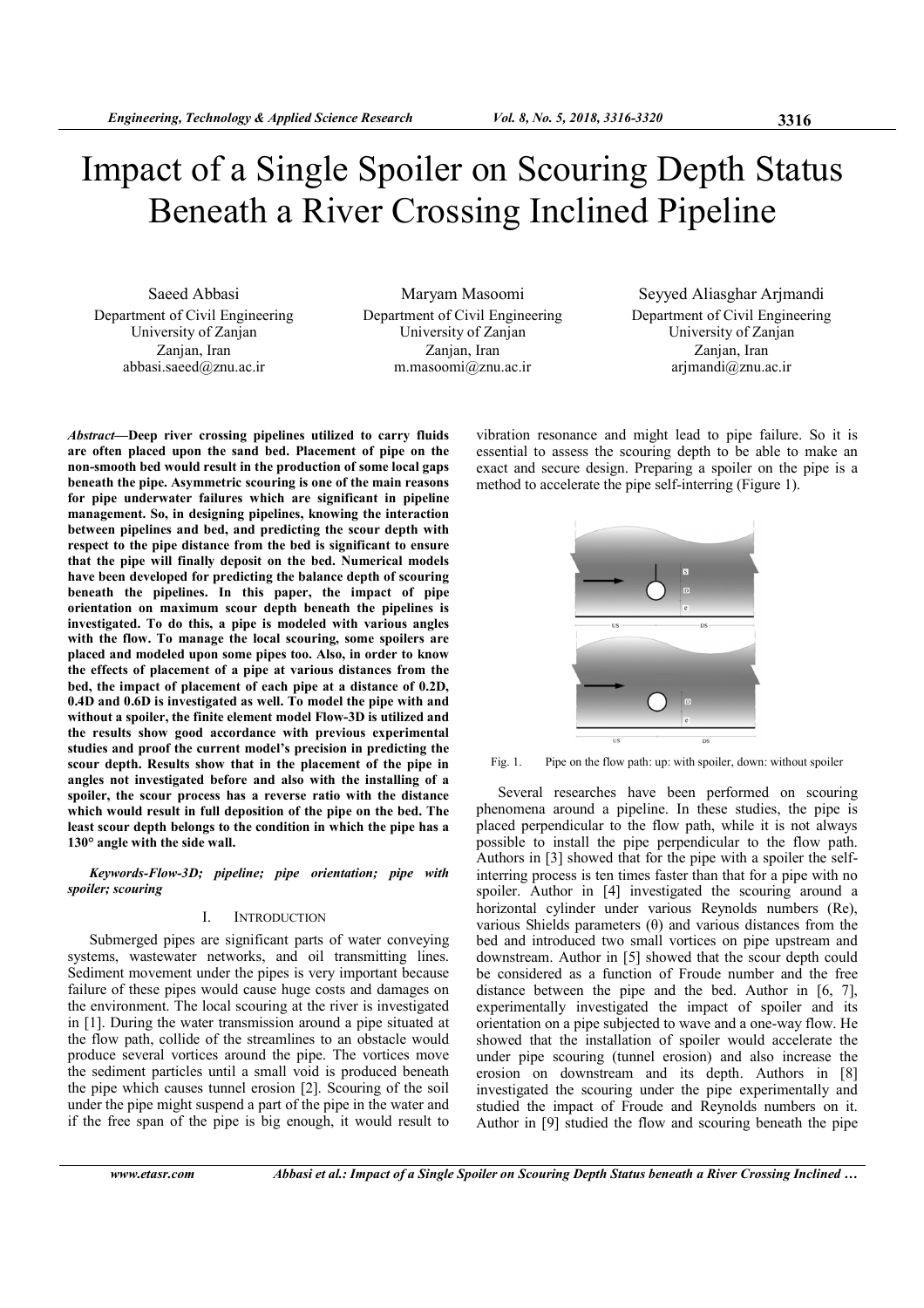utilizing K-ε turbulence model using Taylor-Galerkin FEM method. Authors in [10] showed that a standing spoiler considerably increases the upstream pressure, reduces the downstream pressure and causes a downward force. Authors in [11, 12] showed that the K-ω turbulence model is more adaptive than K-ε and a special case of LES turbulence models. Authors in [13] investigated numerically the scouring beneath the pipe under one-way flow and wave. Authors in [14, 15] investigated numerically the scouring under the pipe with spoiler and its impact on flow characteristics. Authors in [16] studied the hydrodynamic effects of a horizontal spoiler on the flow around a pipe and concluded that the length of 1-1.5 times the pipe diameter for the spoiler is optimum. Authors in [1] investigated a river crossing inclined pipeline experimentally and authors in [17] modeled the flow around a cylinder over a scoured bed. Despite that experimental models are accurate and suitable for scour depth estimation, some limitations such as costs, scaling, data acquiring and also some benefits of the numerical methods such as flexibility and considerable improvement of their potentials, have expanded the use of numerical simulations. In this paper, the impact of spoiler installation on an inclined river crossing pipeline on local scour depth is numerically investigated. Also, in addition to the spoiler presence, effects of bed-pipeline distance are included in this paper which was not studied in [1].

#### II. GOVERNING EQUATIONS

The governing equations are continuity and momentum equations. To include the sediment effects, some changes are applied to these equations. The continuity and momentum equations are presented in (1)-(5):

$$
V_F \frac{\partial \rho}{\partial t} + \frac{\partial}{\partial x} (\rho u A_x) + R \frac{\partial}{\partial y} (\rho u A_y) + \frac{\partial}{\partial z} (\rho u A_z) + \xi \frac{\rho u A_x}{x} = R_{DIF} + R_{SOR}
$$
 (1)

$$
\frac{V_F}{\rho c^2} \frac{\partial \rho}{\partial t} + \frac{\partial u A_x}{\partial x} + R \frac{\partial v A_y}{\partial y} + \frac{\partial w A_z}{\partial z} + \xi \frac{u A_x}{x} = \frac{R_{SOR}}{\rho}
$$
(2)

$$
\frac{\partial u}{\partial t} + \frac{1}{V_F} \left( u A_x \frac{\partial u}{\partial x} + v A_y R \frac{\partial u}{\partial y} + w A_z \frac{\partial u}{\partial z} \right) - \xi \frac{A_y v^2}{x V_F}
$$
\n
$$
= -\frac{1}{\rho} \frac{\partial p}{\partial x} + \dots + G_x + f_x - b_x - \frac{R_{\text{SOR}}}{\rho V_F} (u - u_w - \delta u_s)
$$
\n(3)

$$
\frac{\partial u}{\partial t} + \frac{1}{V_F} \left( u A_x \frac{\partial v}{\partial x} + v A_y R \frac{\partial v}{\partial y} + w A_z \frac{\partial v}{\partial z} \right) - \xi \frac{A_y u v}{x V_F}
$$
\n
$$
= -\frac{1}{\rho} (R \frac{\partial p}{\partial y}) + \dots + G_y + f_y - b_y - \frac{R_{SOR}}{\rho V_F} (u - u_w - \delta u_s)
$$
\n(4)

$$
\frac{\partial u}{\partial t} + \frac{1}{V_F} \left( u A_x \frac{\partial w}{\partial x} + v A_y R \frac{\partial w}{\partial y} + w A_z \frac{\partial w}{\partial z} \right)
$$
  
= 
$$
-\frac{1}{\rho} \frac{\partial p}{\partial z} + G_z + \dots + f_z - b_z - \frac{R_{SOR}}{\rho V_F} (u - u_w - \delta u_s)
$$
 (5)

$$
V_F \frac{\partial F}{\partial t} + \nabla \cdot (AUF) = 0 \tag{6}
$$

where  $V_F$  is the proportion of open volume to the flow,  $\rho$  is the fluid density and  $R_{SOR}$  is the spring function. The fluid particle movement equations in three directions are Navier-Stocks equations with an additional term. Also,  $A_x$ ,  $A_y$ , and  $A_z$  are

volume ratios,  $G_x$ ,  $G_y$  and  $G_z$  are gravitational accelerations,  $f_x$ ,  $f_y$  and  $f_z$  are viscosity accelerations and  $b_x$ ,  $b_y$  and  $b_z$  are dissipations in porous media in  $x$ ,  $y$  and  $z$  directions respectively. Equation (6) is the VOF equation in which  $A$  is mean flow cross-sectional area,  $U$  is mean flow velocity in  $x, y$ and z directions and  $F$  is fluid volume function. In Flow-3D, two methods, VOF (to model the performance of the fluid at the open boundary with air) and FAVOR (to model the rigid volumes and surfaces such as geometric boundaries) are used to model the interactions [18].

## A. The K-ω Model

The K-ω turbulence model is a two-equation model which uses two partial differential equations with two variables of  $K$ and  $\omega$ . The first variable  $(K)$  is turbulent kinetic energy and the second one  $(\omega)$  is dispersion characteristic velocity [19, 20]. The related equations of this model are presented in (7-9).

$$
v_t = \frac{k}{\omega} \tag{7}
$$

$$
\frac{\partial k}{\partial t} + U_j \frac{\partial k}{\partial x_j} = \tau_{ij} \frac{\partial U_i}{\partial x_j} - \beta^* k \omega + \frac{\partial}{\partial x_j} \left[ \left( v + \sigma^* v_T \right) \frac{\partial k}{\partial x_j} \right] \tag{8}
$$

$$
\frac{\partial \omega}{\partial t} + U_j \frac{\partial \omega}{\partial x_j} = \alpha \frac{\omega}{k} \tau_{ij} \frac{\partial U_i}{\partial x_j} - \beta \omega^2 + \frac{\partial}{\partial x_j} \left[ (\nu + \sigma v_T) \frac{\partial \omega}{\partial x_j} \right] \tag{9}
$$

where  $\alpha = \frac{5}{9}, \beta = \frac{3}{40}, \beta^* = \frac{9}{100}, \sigma = \frac{1}{2}, \sigma^* = \frac{1}{2}, \varepsilon = \beta^* \omega k$ 

# B. Dimensional Analysis

The effective parameters in local scouring beneath the pipeline in a channel are flow conditions, sediments characteristics and pipe shape [1, 8]. The relation between the mentioned parameters can be written as:

$$
d_s = f(\rho, \rho_s, v, y, g, d_{s_0}, S_f, D, e, s)
$$
 (10)

where  $d_s$  is scouring balance depth,  $\rho$  is flow density,  $\rho_s$  is sediment density,  $v$  is kinematic viscosity,  $y$  is flow depth,  $g$  is gravitational acceleration,  $d_{50}$  is mean particle size,  $S_f$  is energy line slope,  $D$  is pipe diameter,  $e$  is bed-pipe distance and  $s$  is the spoiler length. Utilizing the Buckingham's Π theorem and neglecting the Reynolds number effects, we get:

$$
\frac{d_s}{y} = \psi\left(\frac{d_{s0}}{y}, \frac{D}{y}, \frac{e}{y}, \frac{s}{y}, Fr, \tau^*, \theta\right)
$$
\n(11)

in which Fr is Froude number,  $\tau^*$  is Shields parameter and  $\theta$  is the angle of pipe orientation.

### III. THE NUMERICAL SOLUTION, ANALYTICAL DOMAIN

In this paper, the experimental work of  $[21]$  for a fixed pipe is used to validate the model. In the experimental work, the width of the flume is 0.5m, the pipe diameter is 0.032m, the flow velocity is 0.255m/s, sediment particle mean size is 0.38mm and the Shields parameter is evaluated as 0.039. In the numerical model, the K-ω turbulence model is used; the pipe is placed at a distance of 10D from the beginning and at various distances from the bed. The depth of flow is 0.40m and two nested mesh of 10mm and 5mm are utilized for the outer and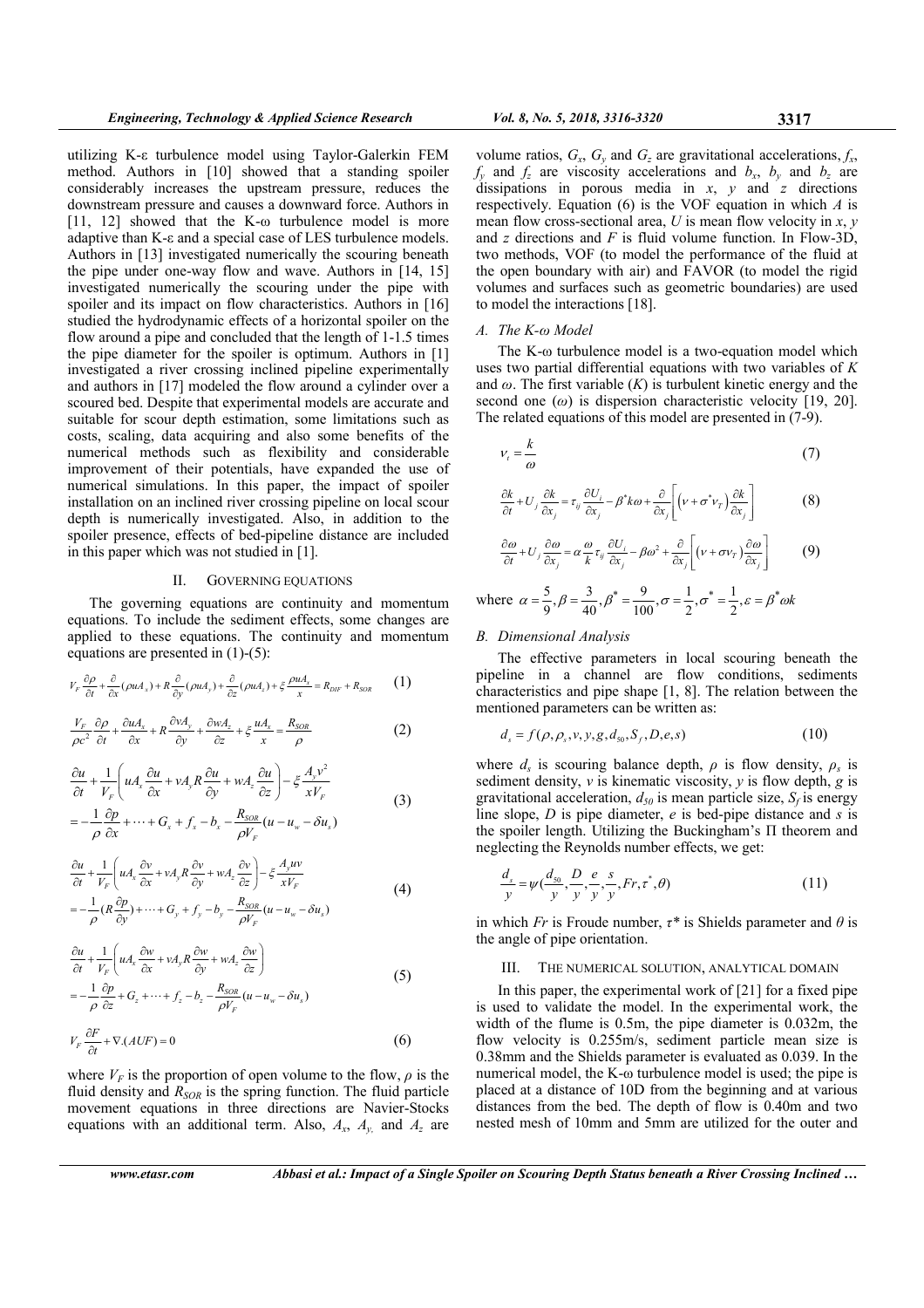inner domain (around the pipe) respectively. Figure 2 shows the analytical domain.



Fig. 2. Analytical domain

With respect to the orientation angle, the pipe and flow can be at three situations: 1) perpendicular to the river, 2) parallel to the flow, and 3) inclined crossing [22]. In this paper, an inclined pipe with angles of 90°, 100°, 110°, 120° and 130° at various bed-pipe distances is investigated. Figure 3 shows the inclined pipe and Table I represents the numerical model's layout.



Fig. 3. Inclined pipe on the flow path

TABLE I. NUMERICAL MODELS LAYOUT

| Pipe angle $\theta$ (Deg.) |               | <b>Bed-Pipe distance</b> |      |                |
|----------------------------|---------------|--------------------------|------|----------------|
|                            |               | 0.2D                     | 0.4D | 0.6D           |
| Pipe without spoiler       | $90^{\circ}$  | A1                       | B1   | C1             |
|                            | $100^{\circ}$ | A2                       | B2   | C <sub>2</sub> |
|                            | $110^{\circ}$ | A3                       | B3   | C3             |
|                            | $120^{\circ}$ | A4                       | B4   | C4             |
|                            | $130^\circ$   | A5                       | B5   | C5             |
| Pipe with spoiler          | $90^{\circ}$  | A6                       | B6   | C6             |
|                            | $100^{\circ}$ | A7                       | B7   | C7             |
|                            | $110^{\circ}$ | A8                       | B8   | C8             |
|                            | $120^\circ$   | A9                       | B9   | C9             |
|                            | $130^\circ$   | A10                      | B10  | C10            |

## A. Boundary Conditions

Nested mesh was used to model the flow in this study. To apply the boundary conditions, the specified velocity was applied to the inlet boundary. The Outflow is used for the outlet boundary and the Symmetry is applied to the upper boundary. For the other borders, the Wall boundary condition was utilized. These boundary conditions are shown in Figure 4.

# B. Validation

The results of an experimental work in [21] show that the balance depth of scouring beneath a pipe was 1.34cm. The result of numerical simulation was 1.39cm which shows a good accordance with the experimental work. The relative error is 3.73% which shows a good precision of numerical simulation under a submerged pipe. Comparison of numerical and experimental work and balance reaching process for the numerical model are shown in Table II and Figure 5 respectively.



Fig. 4. The boundary conditions

TABLE II. NUMERICAL AND EXPERIMENTAL RESULT COMPARISON

|                            | Scouring depth (cm) | Error % |
|----------------------------|---------------------|---------|
| <b>Experimental</b> [21]   |                     | 3.73%   |
| <b>Numerical (Flow-3D)</b> | 39                  |         |



Fig. 5. Balance reaching process for the scouring under the pipe, numerical model validation

## IV. RESULTS AND DISCUSSION

## A. Results for Pipe Placement without Spoiler at Various Bed-Pipe Distances

To investigate the impact of pipe inclined placement on the flow path, the following characteristics were applied to the numerical model: Pipe diameter=0.032m, water velocity  $=0.255$ m/s, sediment particle mean size  $d50=0.38$ mm, channel width=0.5m and Shields parameter=0.039. The pipe was oriented at 90°, 100°, 110°, 120° and 130° measured from the side wall (Figure 3). To investigate the bed-pipe distance effects, the pipe was placed at distances of 0.2D, 0.4D and 0.6D of the bed.

TABLE III. MAXIMUM DEPTH OF SCOURING BENEATH THE PIPE W/O SPOILER

|                   | Bed-pipe distance (cm) |           |           |  |
|-------------------|------------------------|-----------|-----------|--|
| <b>Pipe Angle</b> | $Ys=0.2D$              | $Ys=0.4D$ | $Ys=0.6D$ |  |
| $90^{\circ}$      | 1.39                   | 1.29      | 0.88      |  |
| $100^{\circ}$     | 1.40                   | 1.34      | 1.06      |  |
| $110^{\circ}$     | 1.41                   | 1.34      | 1.03      |  |
| $120^\circ$       | 1.34                   | 1.29      | 0.84      |  |
| $130^\circ$       | 1.15                   | 1.02      | 0.75      |  |

Figures 7-9 show the simulation results for various distances and orientations. The asymmetric scouring under the pipe in Figure 6 is caused by flow turn, affecting the flow by the walls, vortex pattern change and their expansion path deviation. This asymmetry scouring decreases by increasing the bed-pipe distance because of bed-pipe interaction reduction.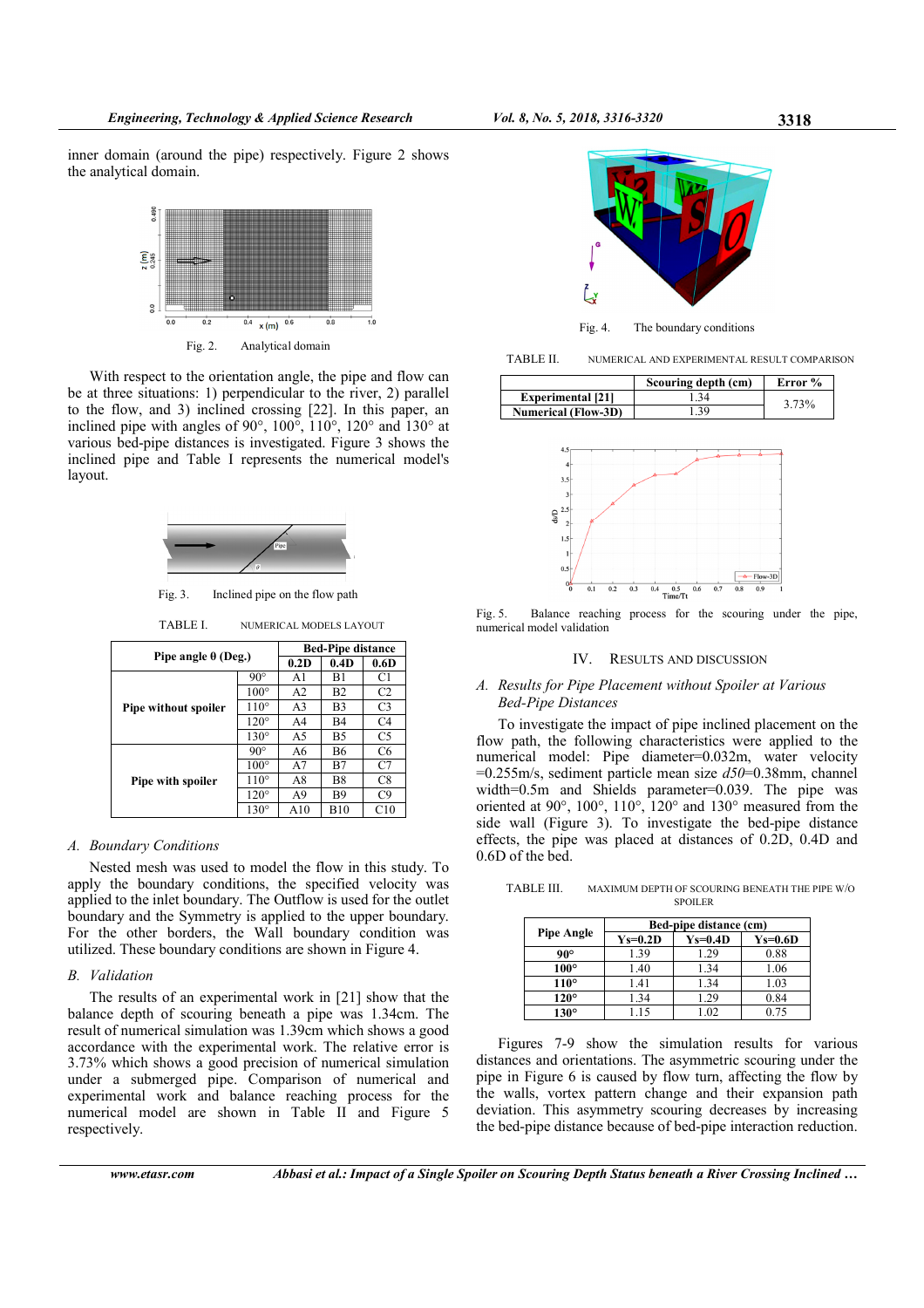

Fig. 6. Numerical simulation sample result, scouring hole beneath inclined pipe,  $θ=130°$ 



Fig. 7. Scouring beneath the inclined pipe,  $e/D=0.2$ 



Fig. 8. Scouring beneath the inclined pipe,  $e/D=0.4$ 



Fig. 9. Scouring beneath the inclined pipe,  $e/D=0.6$ 

# B. With Spoiler

To investigate the impact of spoiler installation around the pipe [23], an 1cm length spoiler was installed on top of the pipe and the pipe and spoiler were subjected to the flow. The scouring results of this configuration on orientations of 90°, 100°, 110°, 120° and 130° are presented in Figures 7-9 and Table IV. These results show that installation of the spoilers has increased the depth of scouring compared to a similar situation without spoiler. The spoiler changes the flow and pressure distribution around the pipe and increases the pressure at the rear [10]. Also, results indicate that the scouring depth decreases as the bed-pipe distances increase. Figure 10 shows the scouring progress for the submerged pipe with and without spoiler for  $e/D=0.2$ . It is evident that the scouring progress in case of utilizing a spoiler is more consistent and continuous which helps the pipe in the self-interring process.

| <b>Pipe Angle</b> | Bed-pipe distance (cm) |           |           |  |
|-------------------|------------------------|-----------|-----------|--|
|                   | $Ys=0.2D$              | $Ys=0.4D$ | $Ys=0.6D$ |  |
| $90^{\circ}$      | 1.95                   | 1.84      | 1.73      |  |
| $100^{\circ}$     | 1.92                   | 1.85      | 1.60      |  |
| $110^{\circ}$     | 2.03                   | 1.89      | 1.80      |  |
| $120^\circ$       | 2.00                   | 1.89      | 1.77      |  |
| $130^\circ$       | .91                    | 1.66      | 1.35      |  |



Fig. 10. Scouring progress beneath the inclined pipes, e/D=0.2

### V. SUMMARY AND CONCLUSIONS

In this paper, the effectiveness of a single spoiler on scouring depth reduction beneath a river crossing inclined pipeline at various bed-pipe distances was investigated numerically. Main conclusions are:

- As the scouring depth at the validation model has a balance time of 140s, the simulation time was selected to be 350s for all models.
- Considering the results, the least scouring belongs to the pipe in 130° orientation and the depth of scouring in orientations of 90 $^{\circ}$ , 100 $^{\circ}$ , 110 $^{\circ}$  and 120 $^{\circ}$  is more by 2.09%, 0.52%, 6.28% and 7% respectively. The scouring hole is symmetric when the pipes angle is 90° while the scouring hole for the pipe at  $100^{\circ}$ ,  $110^{\circ}$ ,  $120^{\circ}$  and  $130^{\circ}$  is asymmetric. According to the results, the maximum depth of scouring occurs next to the wall in which the pipe angle deflects the flow and the pressure varies upstream and downstream. Sediment transport to the pipes downstream is because of the uplift pressure beneath the pipe and also the pipe orientation. The scouring starts somewhere upstream and slightly travels towards the pipe.
- Maximum scouring depth occurs at the first stages of scouring process. Also, when the bed-pipe distance is more than zero, the scouring starts immediately after the simulation starts, because no time is needed for the piping phenomenon. So the sediment particles under the pipe start their travel immediately after the flow beginning. For angles of 120° and 130°, the scouring depth balance occurs